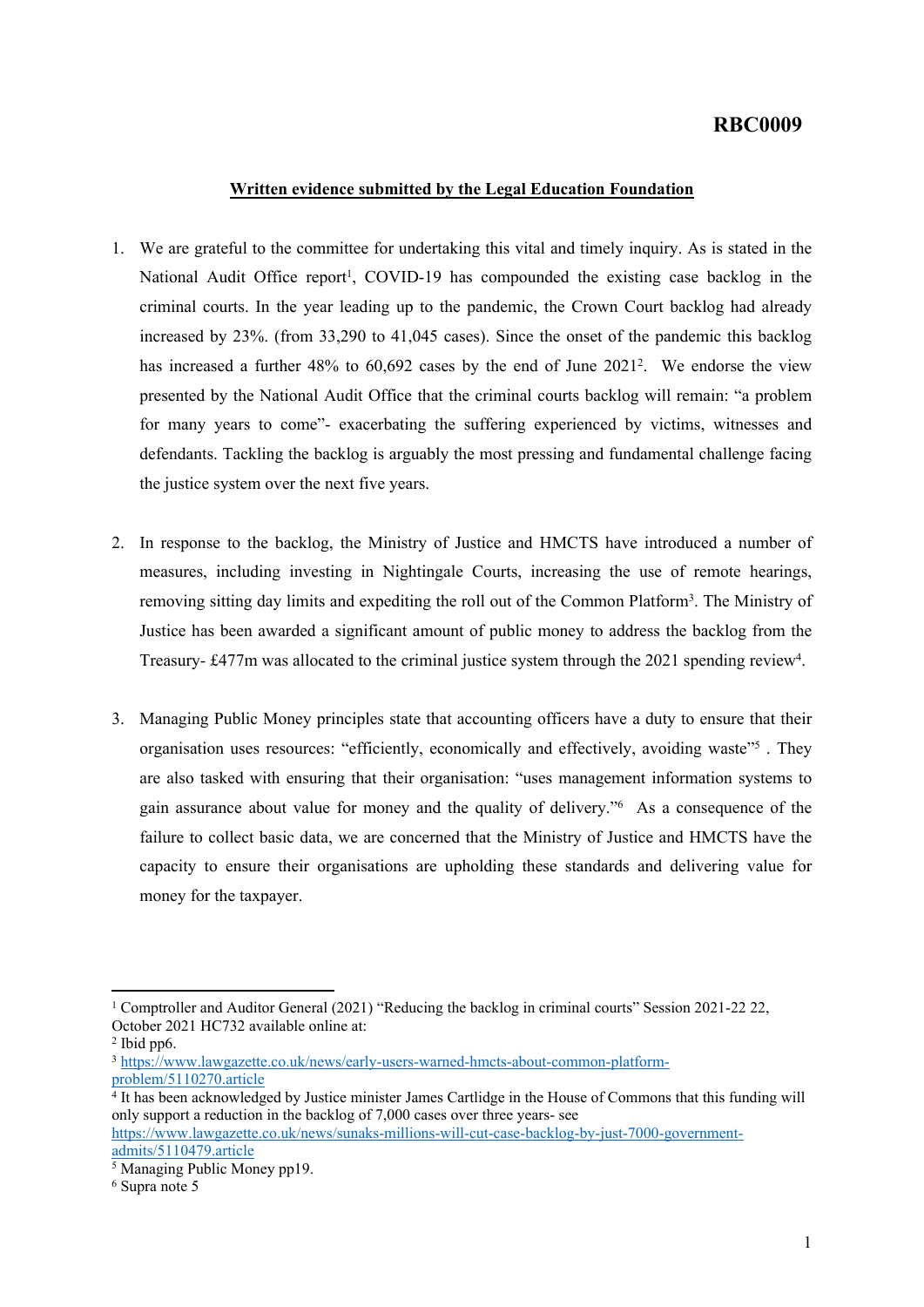- 4. For example, Her Majesty's Courts and Tribunals Service ("HMCTS") does not gather robust data on the speed, cost, and outcomes of different approaches to tackling the backlog. This undermines their ability to compare the efficacy of approaches (such as comparing the failure rate of different online and telephone platforms used to support hearings, or the efficacy of Nightingale Courts versus remote hearings in addressing backlogs). The impact of remote hearings on case outcomes is unclear, as HMCTS's case management systems do not record whether cases are being heard remotely. Data is not reconciled across different parts of the justice system e.g. police estimates of backlogs vary from those provided by the court service. The absence of consistent, agreed data makes it impossible to accurately assess the cost of delays in the court system (or the cost of measures to address the backlog to other parts of the justice system). The National Audit Office report highlights the dearth of reliable data to evaluate the impact of the backlog, or measures to address it, on vulnerable and ethnic minority users of the justice system<sup>7</sup>. In the absence of this data, it is impossible for MoJ and HMCTS to assure themselves that the £477m investment made by the Treasury is being spent efficiently and effectively.
- 5. Publicly, the current Lord Chancellor<sup>8</sup> has suggested that the department faces a choice between investing in data and tackling the backlog. **This is a false dichotomy- it is only through investing in data that the Ministry of Justice and HMCTS can assure themselves that they are effectively tackling the backlog and delivering value for money**. The data gaps are so basic that the current situation is equivalent to the government choosing to roll out a vaccine programme and not capture data on how many vaccines have been administered, how much these vaccines cost or whether they are effective in preventing illness.
- 6. This framing of the issue is particularly frustrating as, through the ongoing £1bn court reform programme, HMCTS **has** received significant investment in improving the organisation's data collection capabilities. The court reform programme has provided HMCTS with the opportunity to address systemic and longstanding issues with the information it collects and stores. HMCTS have previously been warned by this committee (in March 2021) of the consequences of failing to collect the data they need to direct and assess their response to the backlog<sup>9</sup>. The Treasury Minute response submitted by the Ministry of Justice was lacking in detail on the action being taken to improve data collection through delivering on commitments made in response to the 2019 Digital

<sup>7</sup> Supra note 1 pp 8

<sup>&</sup>lt;sup>8</sup> The Deputy Prime Minister and Lord Chancellor Dominic Raab, speaking at the Conservative Party Conference on 5 October 2021 stated that: "The difficulty with all of these things is collating the data…do I want to spend resources on that or on getting the backlog down?" see: [https://www.lawgazette.co.uk/news/court-backlog-may-not-return-to-pre-pandemic-levels-for-another-year](https://www.lawgazette.co.uk/news/court-backlog-may-not-return-to-pre-pandemic-levels-for-another-year-raab/5110047.article)[raab/5110047.article](https://www.lawgazette.co.uk/news/court-backlog-may-not-return-to-pre-pandemic-levels-for-another-year-raab/5110047.article)

 $9$  https://publications.parliament.uk/pa/cm5801/cmselect/cmpubacc/1190/119005.htm# idTextAnchor002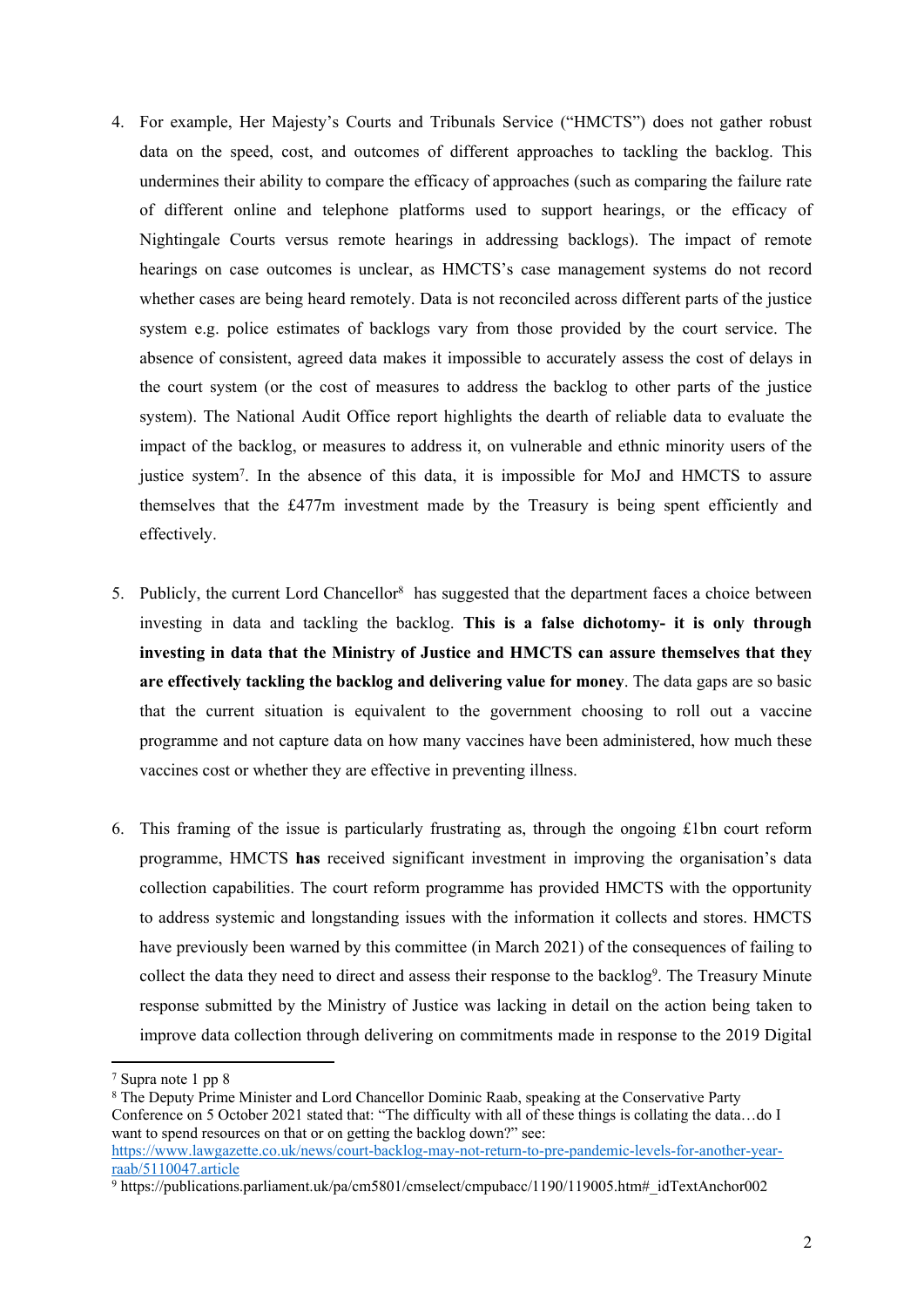Justice report<sup>10</sup>. Instead, the Treasury Minute response promised an update which would be published in autumn 2021.

- 7. On 6 December 2021, HMCTS published the progress update<sup>11</sup> they committed to in their Treasury Minute. Disappointingly, this update demonstrates little progress- especially in relation to data relevant to this inquiry<sup>12</sup>. A data catalogue (describing what data is held where), remains incomplete, despite that fact that HMCTS has received external funding from ADR-UK to support its production<sup>13</sup>. The only mention of action to improve the data captured on the criminal courts states: "*We are also working with other government departments, particularly colleagues across the Criminal Justice System, to facilitate the development of common approaches to data collection."<sup>14</sup> .* In their previous oral evidence to this committee in February 2021, witnesses from MoJ and HMCTS emphasised the importance of Common Platform in improving the data available on the criminal justice system<sup>15</sup>. The rollout of Common Platform has been beset with difficulties and was paused in August and September of 2021<sup>16</sup> due to issues which were reported to create severe delays. These issues have been described as avoidable<sup>17</sup>. As of 15<sup>th</sup> November it is still unclear whether the problems with Common Platform have been fully resolved<sup>18</sup>. An HMCTS data strategy, published alongside the update, provides little detail and few concrete milestones against which progress can be assessed. Only four targets are set for the end of 2023<sup>19</sup>, none of which relate to improving data collection<sup>20</sup>. The lack of progress and absence of a detailed plan demonstrates a failure to grip the situation with the urgency that that the crisis created by the backlog requires.
- 8. In the 2021 Spending Review the Ministry of Justice received a 'windfall' settlement<sup>21</sup> of  $4.1\%$ real terms increase in day-to-day spending (£1.7bn in cash terms). It is vital that a significant

10

 $12$  Ibid per page 4

[https://assets.publishing.service.gov.uk/government/uploads/system/uploads/attachment\\_data/file/925341/HMC](https://assets.publishing.service.gov.uk/government/uploads/system/uploads/attachment_data/file/925341/HMCTS_Making_the_most_of_HMCTS_data_v2.pdf) [TS\\_Making\\_the\\_most\\_of\\_HMCTS\\_data\\_v2.pdf](https://assets.publishing.service.gov.uk/government/uploads/system/uploads/attachment_data/file/925341/HMCTS_Making_the_most_of_HMCTS_data_v2.pdf)

<sup>11</sup>

[https://assets.publishing.service.gov.uk/government/uploads/system/uploads/attachment\\_data/file/1038714/HM](https://assets.publishing.service.gov.uk/government/uploads/system/uploads/attachment_data/file/1038714/HMCTS_Data_Update_December_2021.pdf) [CTS\\_Data\\_Update\\_December\\_2021.pdf](https://assets.publishing.service.gov.uk/government/uploads/system/uploads/attachment_data/file/1038714/HMCTS_Data_Update_December_2021.pdf)

<sup>13</sup>

[https://assets.publishing.service.gov.uk/government/uploads/system/uploads/attachment\\_data/file/1038714/HM](https://assets.publishing.service.gov.uk/government/uploads/system/uploads/attachment_data/file/1038714/HMCTS_Data_Update_December_2021.pdf%20pp6) [CTS\\_Data\\_Update\\_December\\_2021.pdf](https://assets.publishing.service.gov.uk/government/uploads/system/uploads/attachment_data/file/1038714/HMCTS_Data_Update_December_2021.pdf%20pp6) [pp6](https://assets.publishing.service.gov.uk/government/uploads/system/uploads/attachment_data/file/1038714/HMCTS_Data_Update_December_2021.pdf%20pp6)

 $\frac{1}{14}$  Ibid per page 4

<sup>15</sup> <https://committees.parliament.uk/oralevidence/1791/default/> pp 6, 10,11, and 14

<sup>16</sup> <https://www.lawgazette.co.uk/news/lcj-reveals-new-platform-for-remote-hearings/5110121.article>

<sup>17</sup> [https://www.lawgazette.co.uk/news/early-users-warned-hmcts-about-common-platform-](https://www.lawgazette.co.uk/news/early-users-warned-hmcts-about-common-platform-problem/5110270.article)

[problem/5110270.article](https://www.lawgazette.co.uk/news/early-users-warned-hmcts-about-common-platform-problem/5110270.article)

<sup>18</sup> <https://www.lawgazette.co.uk/news/union-ballots-hmcts-staff-over-common-platform-rollout/5110543.article> <sup>19</sup> One of which is the production of the data catalogue 20

[https://assets.publishing.service.gov.uk/government/uploads/system/uploads/attachment\\_data/file/1039270/HM](https://assets.publishing.service.gov.uk/government/uploads/system/uploads/attachment_data/file/1039270/HMCTS626_Data_Strategy_v3.pdf) [CTS626\\_Data\\_Strategy\\_v3.pdf](https://assets.publishing.service.gov.uk/government/uploads/system/uploads/attachment_data/file/1039270/HMCTS626_Data_Strategy_v3.pdf) pp11